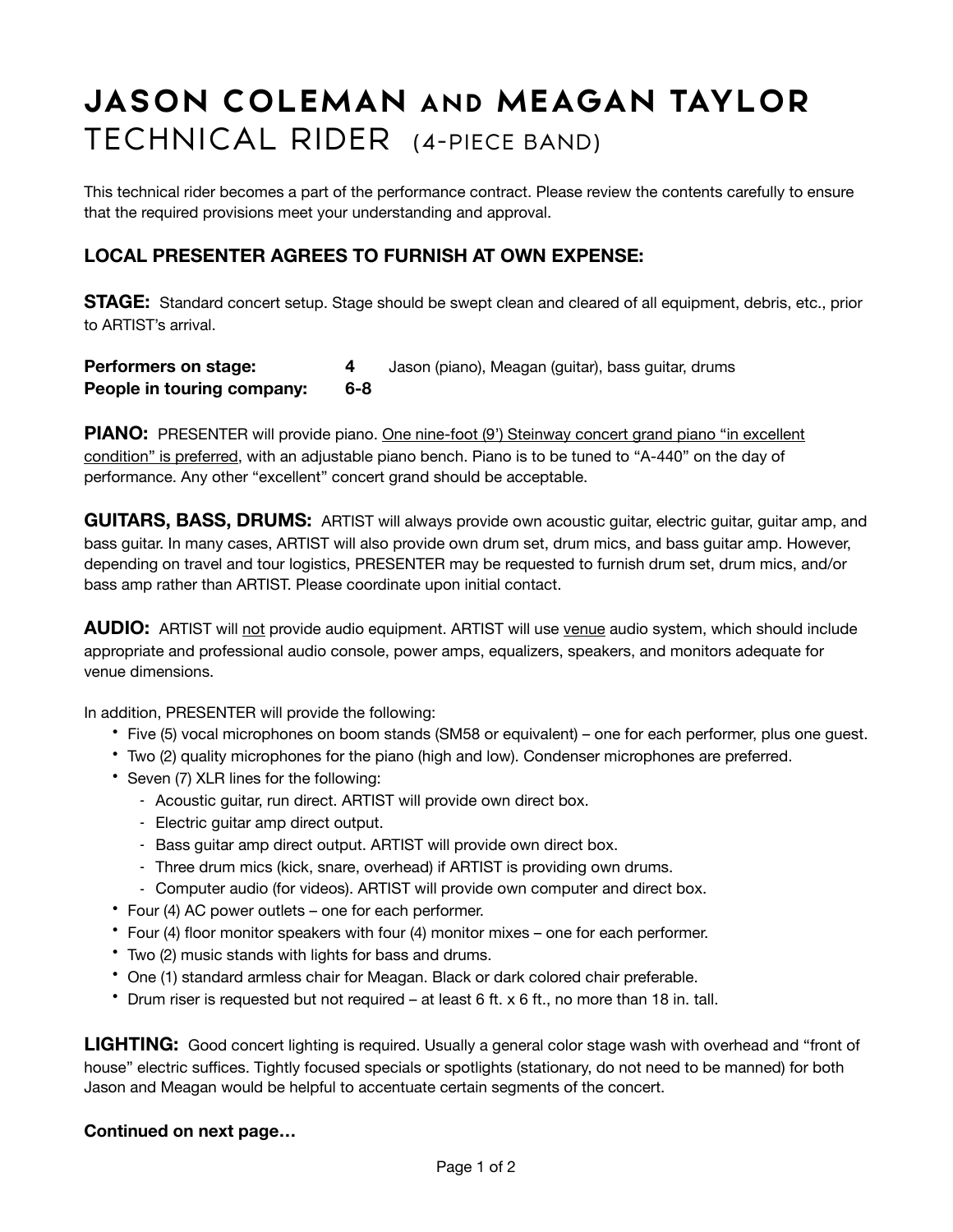**MULTIMEDIA:** Projector and screen highly recommended. ARTIST's performance is enhanced by the use of video and images incorporated throughout the concert. PRESENTER is to furnish a quality video projector and large on-stage projection screen or backdrop scrim as well as audio (XLR) and video (HDMI or VGA) connections into venue audio/video system.

- Placement: If projector and screen are not already permanently installed in venue, the ideal setup is for screen to be elevated and placed center stage, as a backdrop behind ensemble. Alternatively, the screen may be offset to one side of stage. ARTIST is flexible with the screen placement depending on stage size and venue capabilities.
- Connection: ARTIST will provide video content from his own Mac laptop computer connected to venue's video projector using venue's HDMI or VGA cable. Video connection should be run so that ARTIST's computer can be set up on a small stand or table directly beside the piano on stage. However, if video connection cannot be run to stage, ARTIST's computer may be set up elsewhere in the room within ~100 feet of the piano (for example, off to the side of stage or in the sound booth) and ARTIST will use wireless remote to advance his own media.

**BACKDROP:** If a choice of backdrops exists, a black traveler or backdrop would be the most appropriate, especially if behind the projection screen. If a cyclorama exists, a deep blue or a color wash with some "breakups" would be nice, and color washes can vary throughout concert to follow the mood of the music. If a grand curtain exists, the curtain should be "open" as the house is open.

**LOCAL CREW:** A "knowledgeable" venue representative should be available to open doors at arrival time agreed upon during initial contact, and a crew should be on hand before and after the concert to help load in and load out ARTIST's equipment. An Audio Engineer and a Master Electrician (lighting board operator) are required and should be present during sound check and to operate the show.

**DRESSING ROOMS:** At least two (2) private dressing rooms with easy access to the stage, furnished with chair, table, mirror, clothes rack with hangers, and wastebasket. The dressing rooms should have access to a private bathroom (for ARTIST only) with hot and cold running water, adequately supplied with fresh soap and clean towels, tissue and paper towels.

**HOSPITALITY:** ARTIST would appreciate a light meal for touring company approx. 90 minutes before show time. ARTIST requests bottled water (some cold, some room temperature) and soft drinks as well as either a deli sandwich tray or plain sub sandwiches (ham or turkey and cheese only, any toppings, etc. on the side) and assorted snacks including chips, fruit, cookies, etc.

**RECEPTIONS:** ARTIST will be happy to attend receptions after a show concludes; however, due to tour schedule, sometimes ARTIST may not be available. Before attending a reception, ARTIST may also need to complete their touring duties and equipment load-out. Please clear all receptions upon initial contact. The ARTIST will always try to accommodate.

**MERCHANDISE:** ARTIST will sell CDs and other merchandise before and after the performance and during intermission, with no commissions payable to PRESENTER. Please provide at least one (1) sixfoot (6') table and two (2) chairs to be used by ARTIST's designated salespeople.

**Please discuss any variations to the provisions of this rider with ARTIST in advance to ensure a smooth and successful performance!**